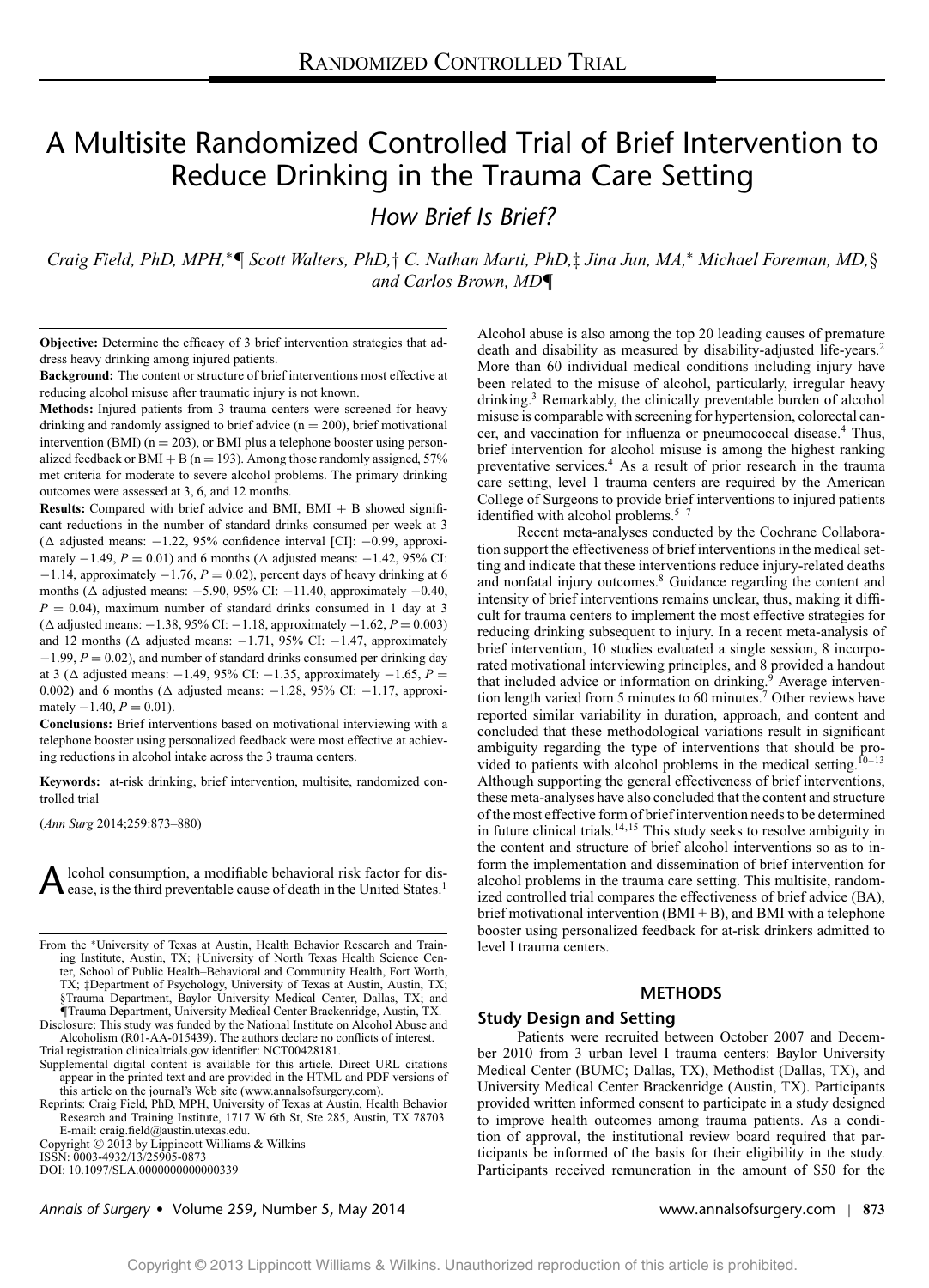baseline and 12-month follow-up assessment and \$25 for the 3- and 6-month follow-up assessment. The study was approved by the Committee for the Protection of Human Subjects at The University of Texas Health Science Center at Houston and the Institutional Review Board at The University of Texas Southwestern Medical Center at Dallas. Additional privacy protection was provided by a federal certificate of confidentiality from the US Department of Health and Human Services. This trial was conducted in accord with the CONSORT statement [\(http://www.consort-statement.org\)](http://www.consort-statement.org) for clinical trials.

Patients who were treated for unintentional injuries such as motor vehicle collisions and falls [*International Classification of Diseases, Ninth Revision*, *Clinical Modifications* (*ICD-9-CM*) codes E810-829 and E880-899] or intentional or violence-related injuries such as gunshot wounds, stab wounds, and other injuries related to assaults (*ICD-9-CM* codes E960-968.9) were eligible for inclusion in the study.<sup>16</sup> Patients were excluded from participation if they  $(1)$  were younger than 18 years of age, (2) spoke neither English nor Spanish, (3) had no identifiable residence, (4) were under arrest or in police custody at the time of admission or during their hospital stay, (5) were actively suicidal or psychotic, (6) were victims of sexual assault, or (7) had a medical condition that precluded a face-to-face interview. Patients who were intoxicated at the time of their injury or presented with a Glasgow Coma Scale score of less than 14 were monitored by research staff for inclusion in the study once they were medically stable. Patients with a Glasgow Coma Scale score of less than 14 that did not resolve before discharge or within 30 days after admission were not eligible for screening or enrollment. Dependent drinkers or patients who used other substances of abuse were not excluded from participation in this study. All subjects had to demonstrate orientation to person, place, and time—and adequate recall of recent and remote events—before giving written informed consent as indicated by the Mini-Mental Status Examination. Per standard medical care, trauma center staff, in collaboration with research staff, screened eligible patients during the study period for at-risk drinking. Patients screened positive on the basis of 1 or more of the following criteria: positive blood alcohol concentration  $(>0.01)$  at the time of admission, selfreported drinking 6 hours before injury, or sex-specific cutoff scores (a score of  $>$ 3 for women and a score of  $>$ 4 for men) on the consumption questions from the Alcohol Use Disorders Identification Test (AUDIT-C).17

Patients who qualified for the study and agreed to participate were assessed by research staff using a computer-assisted survey. Research staff and participants were blind to intervention assignment during the baseline assessment. After completion of the baseline assessment, patients were randomized to BA, BMI, or BMI plus telephone booster  $(BMI + B)$  using personalized feedback. Randomization occurred in blocks of 18 (3 per group) and was assigned on the basis of a computer-generated algorithm using numbered sealed, opaque envelopes. Randomization to 1 of the 3 treatment groups was determined at one time using a computerized randomization algorithm performed by the study statistician before recruitment. To ensure that the interventionist was blind to whether or not the patient would receive a booster and bias the initial intervention, randomization was revealed in 2 stages. First, the interventionist would open a sealed, opaque envelope that would indicate whether the participants were assigned to BA or BMI. If the patients were assigned to BMI, the interventionist would open a second, sealed opaque envelope to determine whether the patient would receive a booster. Telephone follow-ups were completed at 3, 6, and 12 months by research staff blind to intervention assignment. Study recruitment and follow-up rates are presented in Figure 1. Although this study reports results of the primary outcomes (ie, alcohol use and alcohol problems), the baseline and/or follow-up assessments also included patient reports

of a history of injury, engagement in injury-related risk behaviors, social support, health outcomes, and physical functioning and legal problems.

### **Outcome Measures**

Primary drinking outcomes were assessed using the timeline follow back method during the past 3 months (for baseline, 3-month, and 6-month follow-ups) or 6 months (for 12-month follow-up).<sup>18</sup> To accurately assess self-reported drinking, 3 procedures were undertaken during baseline and follow-up assessments. First, the patient was provided a handout defining a standard drink and providing standard equivalents on the basis of different container sizes, types of alcohol consumed, and alcohol content [\(http://pubs.niaaa.nih.](http://pubs.niaaa.nih.gov/publications/Practitioner/pocketguide/pocket_guide2.htm) [gov/publications/Practitioner/pocketguide/pocket](http://pubs.niaaa.nih.gov/publications/Practitioner/pocketguide/pocket_guide2.htm) guide2.htm). Second, research staff who conducted baseline and follow-up assessments using the timeline follow back were trained in the conversion of alcoholic beverages to standard drinks based on patient self-reported alcohol intake. Finally, research staff used the Center on Alcoholism, Substance Abuse and Addictions Blood Alcohol Concentration and Standard Drink Calculator with liquor database available for download at [http://casaa.unm.edu/dload.html.](http://casaa.unm.edu/dload.html) Using self-reported data from the timeline follow back, the primary drinking outcomes including the average number of standard drinks consumed per week, percent days of heavy drinking, maximum number of standard drinks consumed on 1 occasion, and average number of standard drinks consumed per drinking day were calculated. Heavy drinking was defined as more than 4 drinks for men or more than 3 drinks for women in a single drinking episode.<sup>19</sup> Average drinks per week, maximum numbers of drinks, and drinks per drinking day were log-transformed because of nonnormality.

Alcohol problems were assessed at baseline, 6 months, and 12 months using a 21-item version of the Short Inventory of Problems (SIP).20 The SIP, a short version of the *Drinker Inventory of Consequences*, <sup>21</sup> consists of self-reported alcohol-related consequences experienced in the last 90 days for baseline and 180 days for 6- and 12-month follow-up. The  $SIP + 6$  retains 6 items pertaining to injury-related behaviors and drinking and has been used in prior studies of brief intervention in the trauma care setting.<sup>22,23</sup>

### **Interventions**

Clinicians were licensed social workers or graduate students in clinical, counseling, or health psychology programs who demonstrated the ability to achieve and maintain proficiency on the Motivational Interviewing Treatment Integrity coding system and the FLO checklist. $24,25$  The FLO checklist is used to assess the inclusion of the three primary components of brief motivational intervention: providing personalized feedback (F), listening and eliciting change talk (L) and exploring options for change (O). Clinicians participated in a 3-day training covering the BMI and telephone booster protocols and participated in weekly supervision of approximately 1 hour in length. Supervision was conducted by members of the Motivational Interviewing Network of Trainers throughout the recruitment period (C. F. and S. W.). Dr. Field provided training and supervision in BMI and Dr. Walters provided training and supervision on telephone boosters using personalized feedback.

All patients, regardless of intervention, received handouts from *Helping Patients Who Drink Too Much: A Clinician's Guide*, including information defining a standard drink and at-risk drinking, a summary of adult drinking patterns in the United States, and strategies for cutting down.26 In addition, all patients received a list of hospital and community services available to them, including substance abuse treatment and self-help groups, and national resources for identifying additional treatment facilities.

**874** | www.annalsofsurgery.com <sup>C</sup> *2013 Lippincott Williams & Wilkins*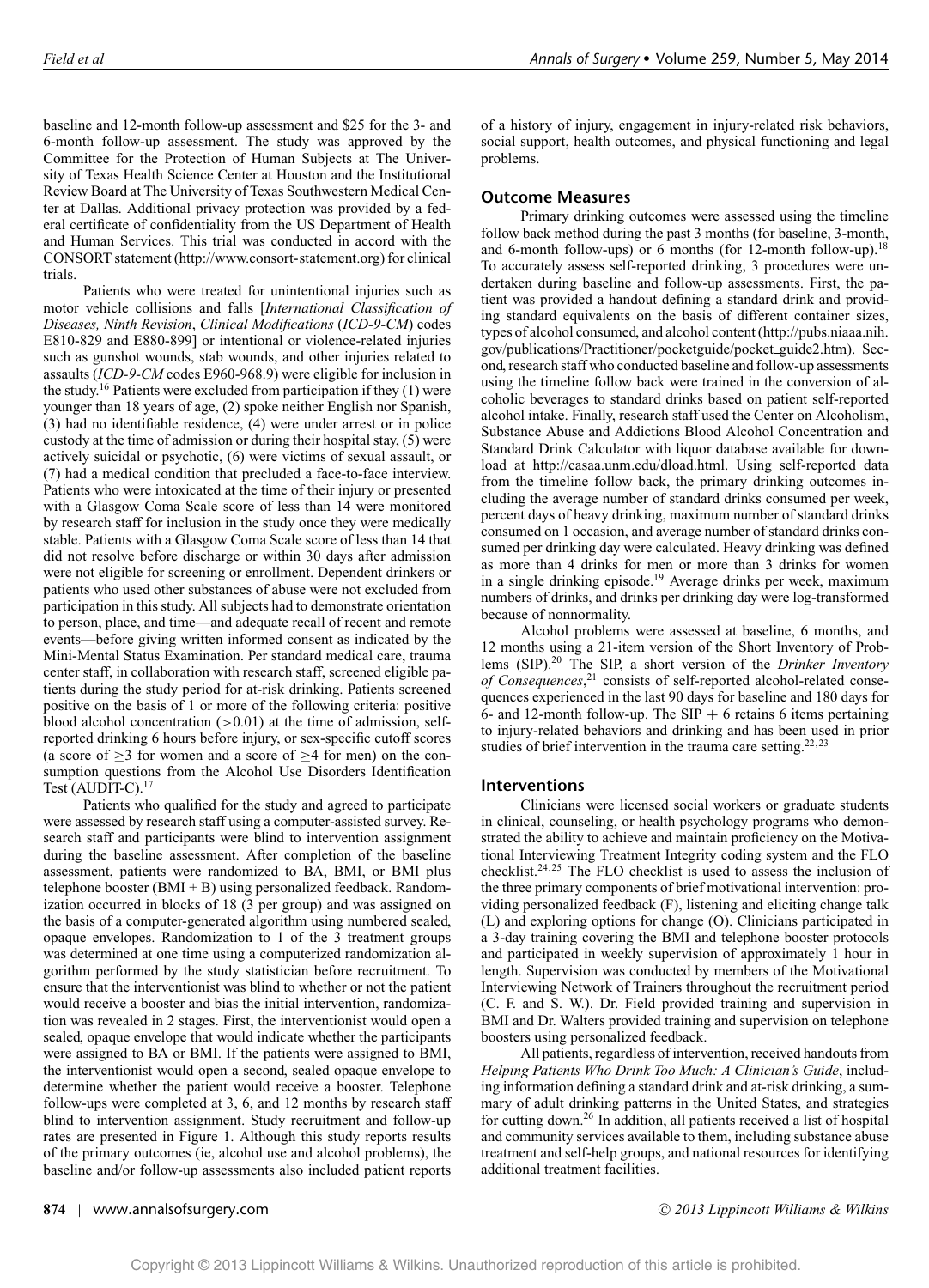

**FIGURE 1.** Study flow chart.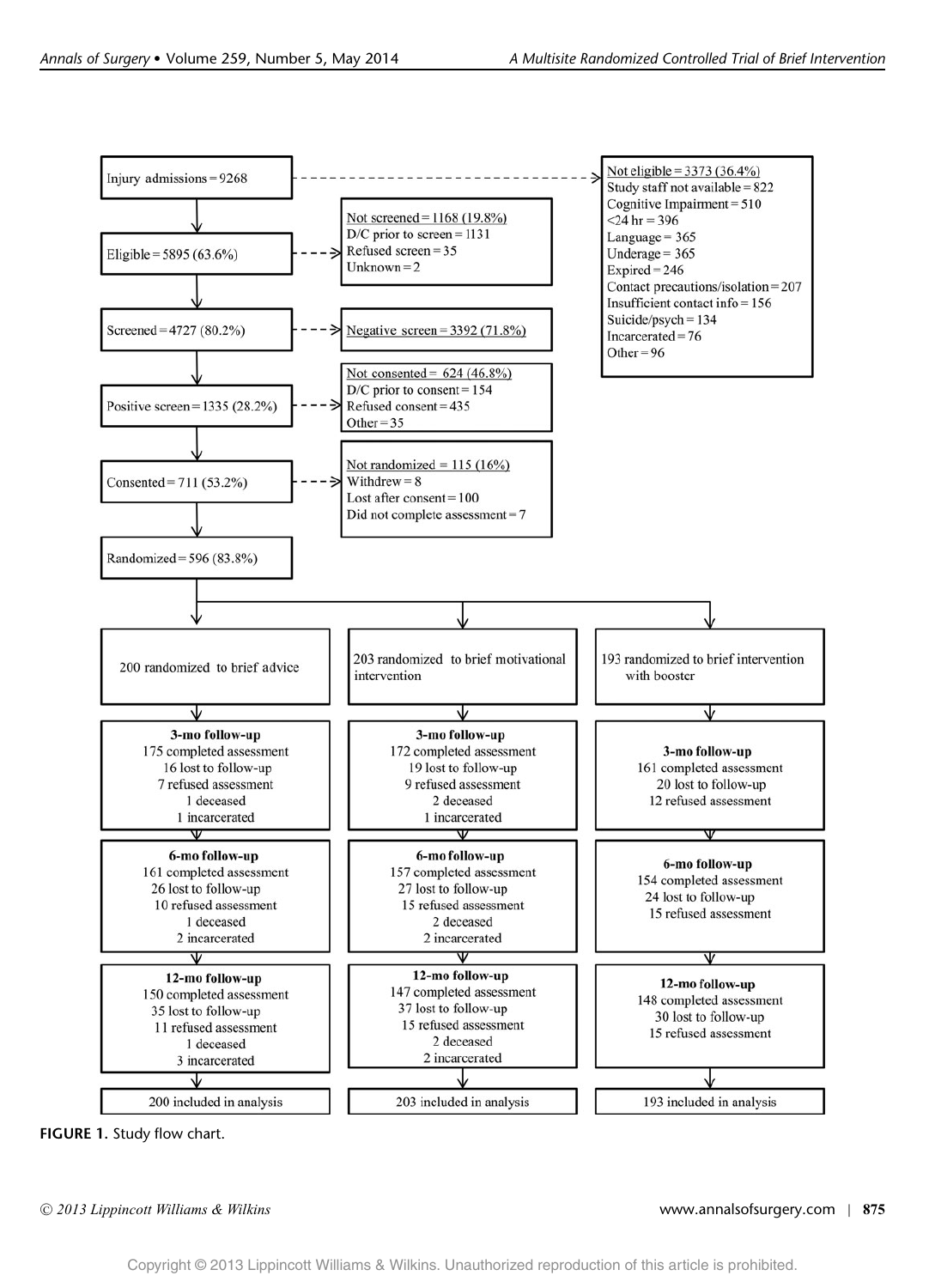# *Brief Advice*

BA represents a minimal intervention that meets the requirements of the American College of Surgeons' Committee on Trauma and can be provided by various health care professionals with limited training and supervision.<sup>5</sup> BA lasted an average of 4.7 minutes (SD = 2.2) and included information regarding alcohol screening results, recommendations to quit or cut down, and identification of hospital and community services.

# *Brief Motivational Intervention*

BMI with injured patients has been described elsewhere.<sup>27,28</sup> In short, BMI is based on motivational interviewing.<sup>29</sup> The primary components consist of acknowledging the patients' autonomy regarding their drinking behavior; providing personalized feedback on the basis of screening results; assessing causal attribution of their admission to alcohol intake; encouraging patients to explore the pros and cons of their drinking; assessing importance, confidence, and readiness to change drinking; supporting patients' self-efficacy; and reinforcing efforts or intentions to make positive changes in drinking. BMIs lasted an average of 22.5 minutes  $(SD = 10.4)$  and took place during the patients' hospital stay after medical stabilization.

# *BMI With Telephone Booster*

Those assigned to  $BMI + B$  received the BMI described previously, with the addition of a telephone booster session using personalized drinking feedback, conducted approximately 30 days later. Booster sessions lasted an average of 28.0 minutes (SD =  $10.4$ ), during which the clinician provided personalized feedback on the basis of information from the client's baseline interview. The feedback report was similar to those used in other trials of motivational interviewing and included information summarizing the client's baseline drinking level, a comparison with sex-specific national norms, and risk indicators such as tolerance, total AUDIT score, and reported alcohol-related consequences.<sup>30,31</sup> Before the call, the client was mailed a computer-generated feedback report and asked to have a copy in view during the call. After reviewing the feedback, the counselor used the importance and confidence rulers to elicit statements in support of motivation to change and self-efficacy. If applicable, the counselor reinforced positive progress, asked about future plans, and ended with a summary of the session.

### **STATISTICAL ANALYSES**

Data were analyzed using SAS version 9.2 (SAS Institute Inc, Cary, NC). On the basis of the sample size of 596, this longitudinal study had 76% power to detect an effect size of  $g = 0.22$  at P value of less than 0.05; thus, the analyses conducted for this study were adequately powered.32 Baseline differences in demographic and other participant characteristics were tested by using analysis of variance and  $\chi^2$  tests. A series of linear mixed models were fit using intent to treat. Mixed models use maximum likelihood estimation. We used a 3-piece model, estimating slopes from baseline to 3 months, from 3 months to 6 months, and from 6 months to 12 months.

Mixed models use maximum likelihood estimation, which allows complete cases to be included, in which a case is an observation at a putative time point. Mixed models also enable the estimation of random intercepts and slope coefficients in which repeated observations are nested within participants. This study employed a piecewise time-coding scheme in which all time parameters have direct interpretation. In this piecewise approach, we were able to test differences in overall mean changes and the amount of variation among individuals in their rates of change between time phases.<sup>33,34,35</sup> Based on distributions of primary drinking outcomes in the current and previous studies and fit statistics (eg, Akaike Information Criterion or

AIC), we chose a 3-piece model, estimating slopes from baseline to 3 months, from 3 months to 6 months, and from 6 months to 12 months.22,36 Piecewise approach has been utilized in intervention studies and longitudinal studies of alcohol use.<sup>35,37</sup>

An intent-to-treat analysis was conducted for each primary drinking outcome (ie, average drinks per week, average drinks per drinking day, percent heavy drinking days, and maximum numbers of drinks a day). Thus, all patients randomly assigned to BA  $(n = 200)$ , BMI ( $n = 203$ ), or BMI plus a telephone booster with personalized feedback  $(n = 193)$  were examined in the analyses of primary outcomes. Individual demographic characteristics, intent of injury, and recruitment site were included in linear mixed models as covariates. Several within-person error covariance matrices were tested and the unstructured covariance matrix provided the best fit to the data on the basis of model fit statistics (eg, AIC and numbers of parameters).<sup>38</sup> From the linear mixed model analyses, the main effects of groups and time and Specific group  $\times$  Time interactions were estimated. Adjusted means for groups at each time point were also estimated and compared. For log-transformed drinking outcomes, geometric means were derived using back log-transformation. Adjusted or geometric means are used to report changes in drinking behavior. The observed effect sizes were calculated by using Hedge's *g*, which indicates the strength of the association between the intervention and the observed outcome.<sup>39</sup> Effect sizes for BMI in comparison with BA ranged from 0.23 to 0.27, and effect sizes for BMI + B in comparison with BA ranged from 0.22 to 0.39. A similar approach was taken with the analysis of alcohol problems, the secondary drinking outcome.

Preplanned moderator analyses were conducted to examine the impact of baseline alcohol severity and reasons for screening positive and their interaction with intervention on primary drinking outcomes. These moderators were examined because patients with more severe alcohol problems or those admitted with a positive blood alcohol content may respond differently to brief intervention than those with less severe alcohol problems or those who indicated risky drinking at some point in the recent past. Analysis of baseline alcohol severity compared people with moderate alcohol problems  $(n = 214,$ 35.9%) with severe alcohol problems ( $n = 124, 20.8%$ ) on the basis of total scores from the AUDIT, which ranged from 8 to 15 and 16 to 40, respectively.40 For the subgroup analysis examining reason for screening positive, those with any indication of drinking at the time of their injury—positive blood alcohol concentration or self-reported drinking 6 hours before injury ( $n = 460, 77.2\%$ )—were compared with those who screened positive on the basis of a positive score on the AUDIT-C alone  $(n = 136, 22.8\%)$ . For these comparisons, adjusted or geometric means and *P* value are also reported.

A separate set of linear mixed models were performed to examine the impact of session length (eg, total minutes) and recruitment site and their interactions with intervention on primary drinking outcomes. We examined the effect of session length of BA, BMI, or BMI + B in total minutes on primary drinking outcomes using 329 audio recordings (55.2% of total interventions). Before analyzing the impact of recruitment sites on primary drinking outcomes, descriptive analyses using analysis of variance and  $\chi^2$  tests were conducted to examine demographic characteristic differences between recruitment sites. The recruitment site with the largest number of participants (BUMC) served as the reference group.

### **RESULTS**

Among 5895 potentially eligible patients, 1335 (28.2% of the 4727 patients screened) met 1 or more of the screening criteria (Fig. 1). Of the 1335 patients who screened positive, 711 (53.2%) agreed to participate in the study and 596 (44.6% of positively screened, 83.8% of consented) were randomly assigned. Patients who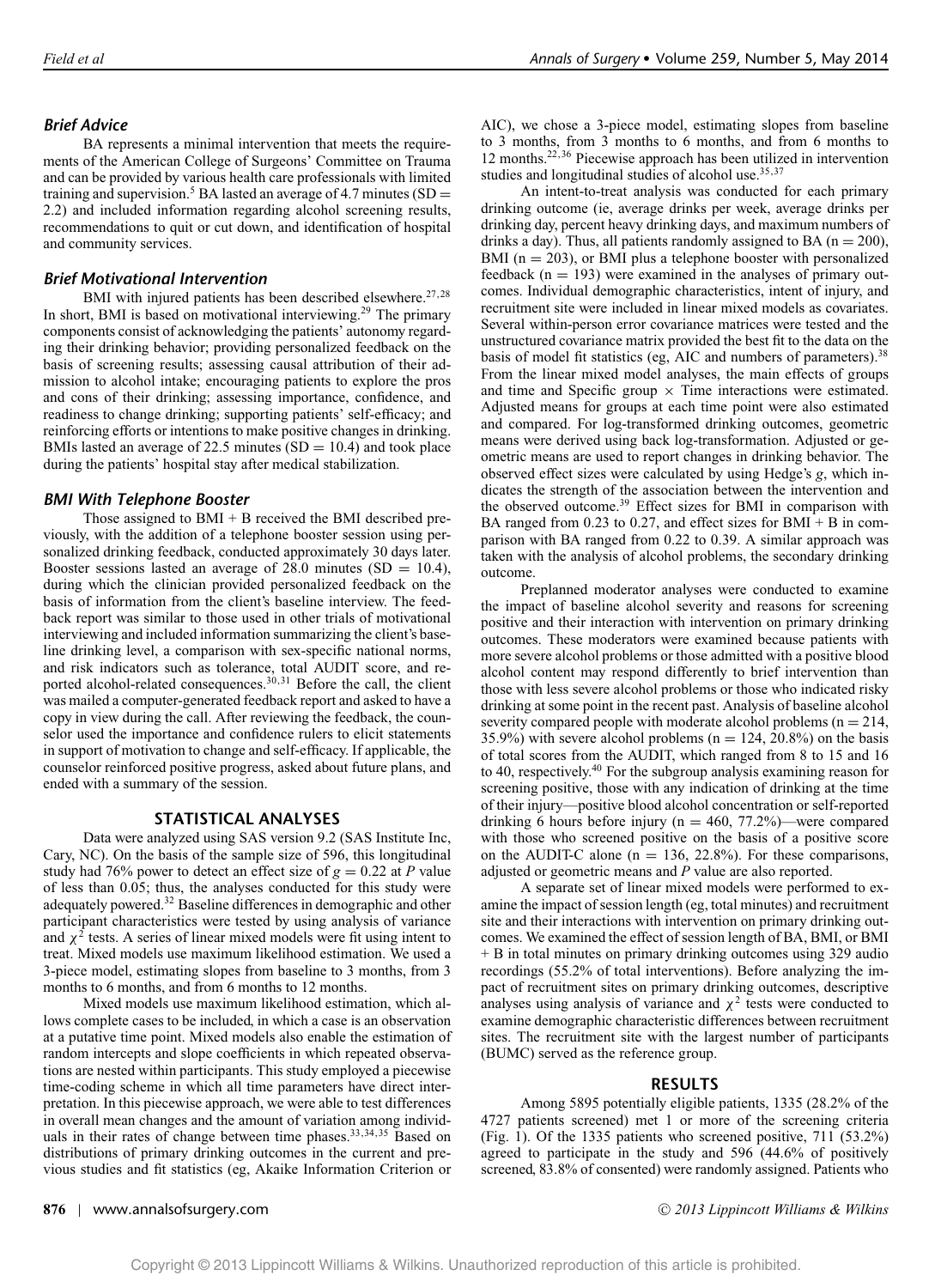were younger and nonwhite were more likely to consent  $(t = 3.24,$  $df = 1266.84, P = 0.001; \chi^2 = 23.55, df = 3, P < 0.001$ ). Because staff who screened patients and consented those who screened positive did not conduct baseline assessments and randomize consented patients, 100 patients were lost between consent and randomization. There is no significant difference in demographic characteristics or baseline drinking between the 115 patients who were lost after consent and those who were randomized. Supplemental Digital Content Table 1, available at: [http://links.lww.com/SLA/A487,](http://links.lww.com/SLA/A487) presents demographic characteristics for the total sample and the sample by intervention assignment.

There were no significant differences in attrition between intervention groups. There were significant group differences in race/ethnicity and education between those participants who completed follow-ups and participants lost to follow up. Hispanic participants were more likely to be missing at follow-up ( $\chi^2 = 8.44$ ,  $df = 3$ ,  $P = 0.04$ ); also, participants who had less than a high school degree were more likely to be missing at follow-up ( $\chi^2 = 6.52$ ,  $df =$  $2, P = 0.04$ ). However, there were no baseline differences between treatment groups in terms of race/ethnicity or education, thereby reducing the potential biases introduced by these differences between participants lost to follow up and participants who completed follow-ups (see Supplemental Digital Content Table 1, available at: [http://links.lww.com/SLA/A487\)](http://links.lww.com/SLA/A487).

### **Primary Drinking Outcomes**

Results from linear mixed models examining changes in alcohol use at 3, 6, and 12 months are shown in Figures 2A-D and reported in Supplemental Digital Content Table 2, available at: [http://links.lww.com/SLA/A488.](http://links.lww.com/SLA/A488) Regardless of intervention, significant time effects from baseline to 3 months were observed in 3 of 4 primary drinking outcomes (drinks per week, percent heavy drinking days, and maximum numbers of drinks a day). No significant time effects were observed from 3 months to 6 months or from 6 months to 12 months on any drinking outcomes.

For average number of standard drinks consumed per week (see Fig. 2A and Supplemental Digital Content Table 2 Section A, available at: [http://links.lww.com/SLA/A488\)](http://links.lww.com/SLA/A488), there was a significant intervention effect of  $BMI + B$  at 3 and 6 months;  $BMI + B$  participants reported fewer drinks per week than BA participants (3 months:  $t = -2.64$ ,  $df = 440$ , 95% CI of  $\Delta$  adjusted means: -0.99 approximately −1.49, *P* = 0.01, g = 0.28; 6 months: *t* = −2.31, *df* = 400, 95% CI of  $\Delta$  adjusted means:  $-1.14$  approximately  $-1.76$ ,  $P = 0.02$ ;  $g = 0.25$ ). A significant Intervention  $\times$  Time interaction was also observed at 3 months; BMI + B participants significantly reduced their average drinks per week compared with BA participants  $(t =$  $-1.97, df = 440, P = 0.049$ .

For percent heavy drinking days (see Fig. 2B and Supplemental Digital Content Table 2 Section B, available at:



**FIGURE 2.** Primary drinking outcomes by intervention group. A, Average number of drinks per week. <sup>∗</sup>Brief intervention with booster < Brief advice, *P* < 0.05. BL indicates baseline assessment. B, Percent days of heavy drinking. <sup>∗</sup>Brief intervention with booster < Brief advice, *P* < 0.05. †Brief motivational intervention < Brief advice, *P* < 0.05. BL indicates baseline assessment. C, Maximum number of drinks per day. <sup>∗</sup>Brief intervention with booster < Brief advice, *P* < 0.05. †Brief intervention with booster < Brief advice, *P* < 0.01. BL indicates baseline assessment. D, Average number of drinks per drinking day. <sup>∗</sup>Brief intervention with booster < Brief advice, *P* < 0.05. †Brief intervention with booster < Brief advice, *P* < 0.01. BL indicates baseline assessment.

### <sup>C</sup> *2013 Lippincott Williams & Wilkins* www.annalsofsurgery.com | **877**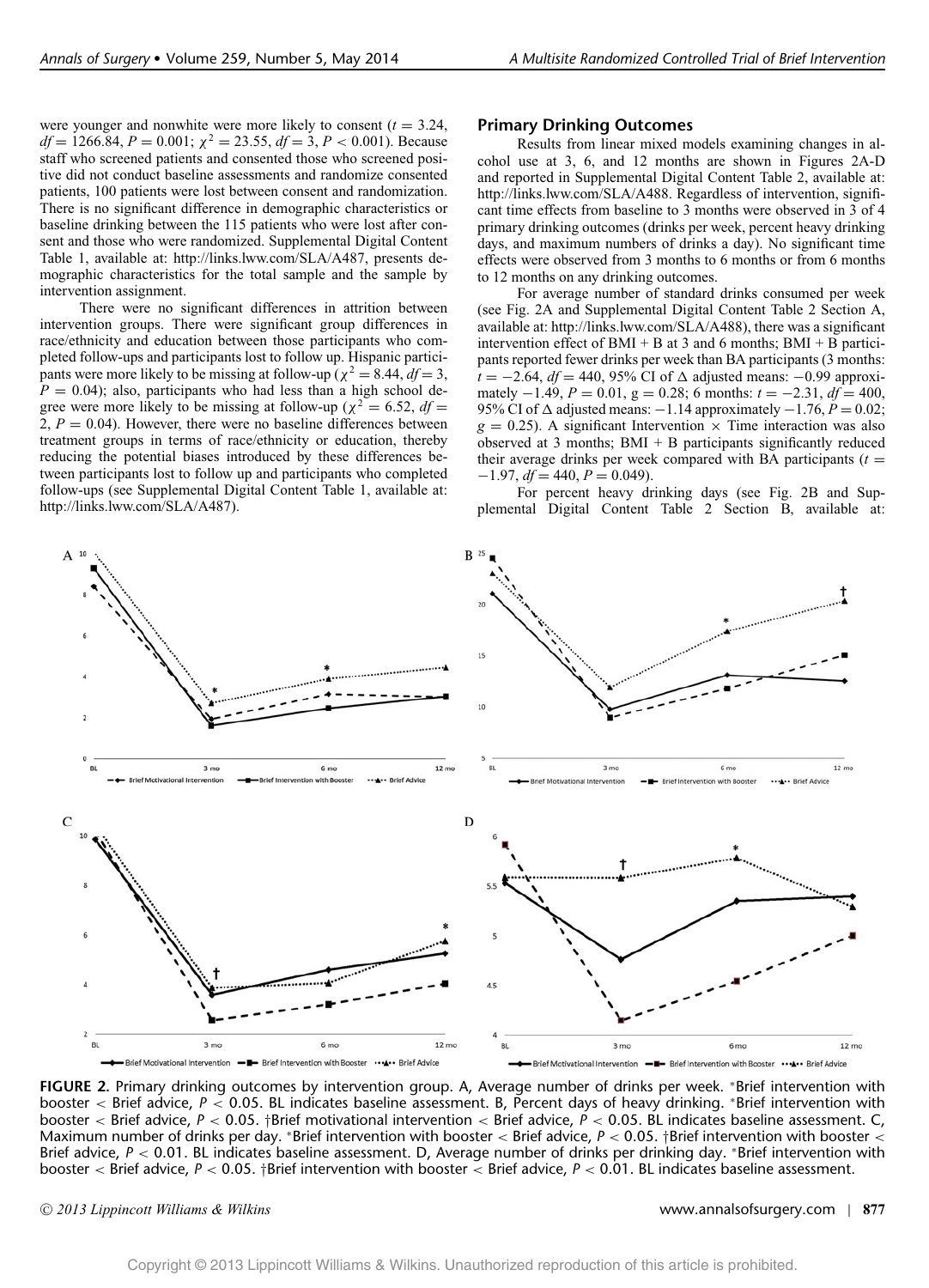[http://links.lww.com/SLA/A488\)](http://links.lww.com/SLA/A488), there was a significant intervention effect of  $BMI + B$  at 6 months;  $BMI + B$  participants reported a lower percent days of heavy drinking than BA participants  $(t = 2.11, df)$  $= 400, 95\%$  CI of  $\Delta$  adjusted means:  $-11.40$  approximately  $-0.40$ ,  $P = 0.04$ ;  $g = 0.22$ ). Although the intervention effect of BMI + B was not significant, BMI participants reported lower percent days of heavy drinking than BA participants  $(t = -2.40, df = 373, 95\% \text{ CI}$ of  $\triangle$  adjusted means: −13.61 approximately −1.35, *P* = 0.02; *g* = 0.27). A significant Intervention  $\times$  Time effect of BMI was observed at 12 months.

For maximum numbers of standard drinks consumed per day (see Fig. 2C and Supplemental Digital Content Table 2 Section C, available at: [http://links.lww.com/SLA/A488\)](http://links.lww.com/SLA/A488), there was a significant intervention effect of BMI + B at 3 and 12 months; BMI + B participants reported lower maximum numbers of drinks per day than BA participants (3 months:  $t = -2.95$ ,  $df = 440$ , 95% CI of  $\Delta$  adjusted means: −1.18 approximately −1.62, *P* = 0.003, *g* = 0.27; 12 months:  $t = -2.34$ ,  $df = 1236$ , 95% CI of  $\Delta$  adjusted means: -1.47 approximately  $-1.99$ ,  $P = 0.02$ ,  $g = 0.25$ ). A significant Intervention  $\times$  Time interaction at 3 months was observed; BMI + B participants reduced their maximum amount compared with BA participants  $(t =$  $-2.31, df = 440, P = 0.02$ .

For number of standard drinks consumed per drinking day (see Fig. 2D and Supplemental Digital Content Table 2 Section D, available at: [http://links.lww.com/SLA/A488\)](http://links.lww.com/SLA/A488), there was a significant intervention effect of  $BMI + B$  at 3 and 6 months;  $BMI + B$  participants reported fewer drinks per drinking day than BA participants (3 months:  $t = -3.19$ ,  $df = 304$ , 95% CI of  $\Delta$  adjusted means:  $-1.35$ approximately −1.65, *P* = 0.002, *g* = 0.39; 6 months: *t* = −2.67, *df*  $= 243,95\%$  CI of  $\Delta$  adjusted means:  $-1.17$  approximately  $-1.40$ , *P*  $= 0.01$ ;  $g = 0.35$ ). A significant Intervention  $\times$  Time interaction was observed at 3 months;  $BMI + B$  participants significantly reduced their maximum amount of drinks compared with BA participants (*t* = −3.79, *df* = 304, *P* < 0.001).

### **Alcohol Problems**

Regardless of intervention, significant time effects from baseline to 6 months and baseline to 12 months were observed in the total SIP score (baseline to 6 months:  $t = -4.57$ ,  $df = 852$ ,  $P <$ 0.001; baseline to 12 months:  $t = -4.03$ ,  $df = 431$ ,  $P < 0.001$ ). However, there were no significant intervention effects (see Supplemental Digital Content Table 2 Section E, available at: [http://](http://links.lww.com/SLA/A488) [links.lww.com/SLA/A488\)](http://links.lww.com/SLA/A488).

# **Effect of Session Length, Reasons for Screening Positive, and Alcohol Severity**

There were no significant effects of session length on drinking outcomes. There were also no significant interactions between reasons for screening positive and the effects of BMI and BMI + B.

### *Alcohol Severity*

With regard to severity of alcohol problems, 338 participants (56.7% of total sample) with moderate or severe alcohol problems were included in the analyses. There were significant interactions between baseline alcohol severity and intervention on average drinks per week, percent heavy drinking days, and maximum number of drinks per day. Among participants with severe alcohol problems at baseline, those who received BMI or BMI + B showed a significantly lower average number of drinks per week at 3 months than those assigned to BA (BMI: geometric mean  $= 3.07$ , BMI + B: geometric mean = 4.26, BA: geometric mean = 8.05,  $P < 0.001$ ,  $P = 0.03$ , respectively). Effects of BMI on average drinks per week were also observed at 6 months (BMI: geometric mean  $=$  4.84, BA: geometric

mean  $= 11.69$ ,  $P = 0.003$ ) and 12 months (BMI: geometric mean  $=$ 5.09, BA: geometric mean  $= 11.12, P = 0.01$ ), whereas there were no significant differences between BMI + B and BA. Similar effects were observed at 3 months for maximum number of drinks per day (BMI: geometric mean  $= 4.72$ , BMI + B: geometric mean  $= 4.58$ , BA: geometric mean  $= 8.49, P = 0.01, P = 0.01$ , respectively). With regard to percent heavy drinking days, among participants with severe alcohol problems at baseline, those who received BMI reported significantly lower percent heavy drinking days than those who received BA at 3 months (BMI: adjusted mean  $= 15.15$ , BA: adjusted mean  $= 26.96$ ,  $P = 0.04$ ) and 12 months (BMI: adjusted mean  $= 22.50$ , BA: adjusted mean =  $37.04, P = 0.01$ .

### **Site Effects**

See Supplemental Digital Content Table 3, available at: [http://](http://links.lww.com/SLA/A489) [links.lww.com/SLA/A489,](http://links.lww.com/SLA/A489) for sample demographic characteristics by recruitment site. Patients from University Medical Center Brackenridge were more likely to be non-Hispanic whites, have at least a high school degree, and be admitted with unintentional injuries than patients from either BUMC or Methodist ( $\chi^2 = 86.66$ ,  $df = 6$ ,  $P <$ 0.001;  $\chi^2 = 23.60$ ,  $df = 4$ ,  $P < 0.001$ ;  $\chi^2 = 19.92$ ,  $df = 2$ ,  $P <$ 0.001, respectively). Based on the linear mixed model analyses, there were no significant effects of recruitment site on primary drinking outcomes.

### **CONCLUSIONS**

This study indicates that brief interventions that incorporate motivational interviewing are more effective at reducing alcohol intake than those that rely on simple advice and information. In addition, BMIs are more effective if they include a follow-up contact to reinforce changes in alcohol intake. Personalized feedback provides a structured format for delivering this type of follow-up booster session. Although contact time was confounded with condition—on average, BMI + B was longer than BMI, which was longer than BA we found that the treatment effect did not vary as a result of session length itself.

There are some notable limitations that may influence the generalizability of these findings, including the number of injured patients who did not meet eligibility criteria and the moderate rate of consent among injured patients who were eligible. Blinding of patients to intervention assignment throughout the follow-up period was not possible. However, those conducting baseline and follow-up assessments were blind to intervention assignment. Similar to other randomized trials on drinking behavior, drinking outcomes were determined using self-report. In contrast to our prior research comparing brief intervention with treatment as usual, this study compares 3 viable intervention strategies that can be adequately standardized in the trauma care setting.<sup>37</sup> A control group or treatment-as-usual group was not approved by the Institutional Review Board because of the American College of Surgeons mandate to provide screening and brief intervention to injured patients with alcohol problems.<sup>5</sup> Thus, the comparison group in this study is BA, a minimal intervention that does not require specialized training. BA was also chosen as the comparison group because of its potential cost-effectiveness. However, in our study, BA was significantly less effective than  $BMI + B$ at reducing alcohol intake.

Despite these potential limitations, this study is unique from several perspectives. This is the first multisite trial of brief intervention for heavy drinking in the trauma care setting. Site effects are common in multisite trials of behavioral interventions.<sup>41,42</sup> Thus, it is remarkable that no significant site effects were observed in this study despite significant differences in patient characteristics across the 3 trauma centers. This suggests that BMIs can have robust

**878** | www.annalsofsurgery.com <sup>C</sup> *2013 Lippincott Williams & Wilkins*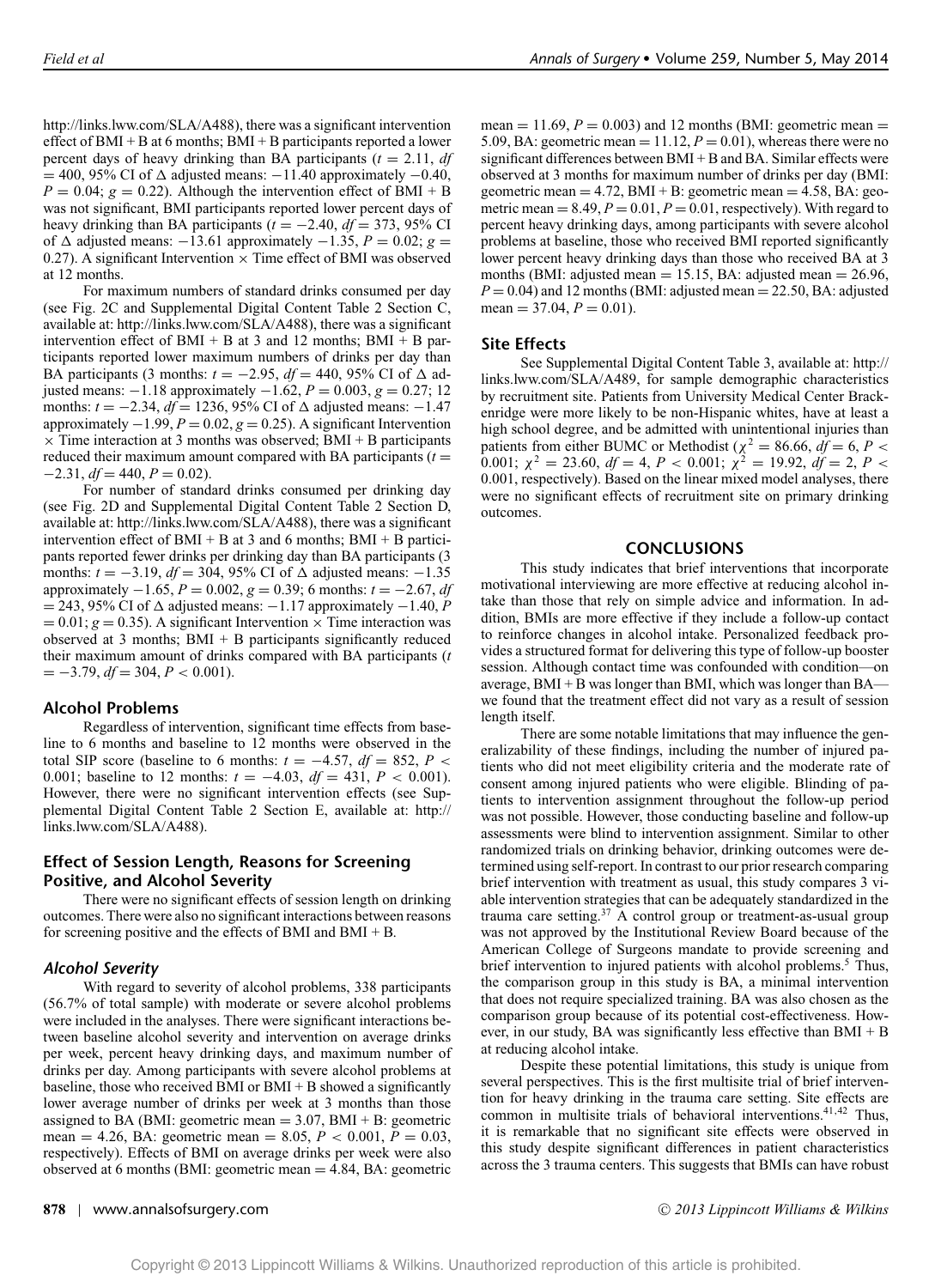effects across a range of patient populations when they are adequately standardized through rigorous training and supervision.

This is one of the few studies of brief intervention to include participants with more severe alcohol problems, that is, probably alcohol dependence. Patients with more severe alcohol problems are frequently excluded from studies of brief intervention with the presumption that they are less likely to benefit.<sup>22,43</sup> This distinguishing feature may explain why this study, but not other studies that excluded patients with more severe alcohol problems, found significant effects on drinking outcomes.<sup>22,43</sup> Our results indicate that those with more severe alcohol problems benefited as much from a single session of BMI as from multiple sessions provided in BMI plus telephone booster. That is, patients with more severe alcohol problems were more likely to benefit from the less intensive BMI. These findings are consistent with our prior findings, suggesting that patients with alcohol dependence are more likely to benefit from brief intervention.<sup>44</sup> Although these effects may be limited to the trauma care setting, they should inform the use of BMIs with injured patients with severe alcohol problems.

In this study, all patients, regardless of intervention, decreased their alcohol intake at 3 months and subsequent alcohol problems at 6 and 12 months. Prior studies have hypothesized that there may be an effect of the screening and assessment on alcohol use; however, empirical assessment of this hypothesis in a randomized trial found no effect of assessment.43 Taken as a whole, this suggests that trauma center admission for the treatment of an injury related to alcohol use or heavy drinking may significantly influence subsequent alcohol use. This and other studies also suggest that drinking at the time of admission does not seem to be a necessary or sufficient condition for brief interventions to influence drinking outcomes.<sup>45,23</sup> Heavy drinkers not drinking at the time of the injury were just as likely to change their drinking after  $BMI + B$  as those who had been drinking at the time of their injury. These results suggest that admission for the treatment of trauma injury does constitute a teachable moment or window of opportunity to successfully engage at-risk drinkers, including those with more severe alcohol problems and those who were not drinking at the time of their injury, in BMIs. Future research should examine what aspects of the injury are most influential in response to BMIs.

This study suggests that best practices for brief intervention in the trauma care setting should include motivational interviewing and a telephone booster using personalized feedback. Multiple sessions based on motivational interviewing in the trauma care setting seem to be instrumental in enhancing long-term changes in drinking outcomes, particularly for injured patients with moderate alcohol problems. The provision of these services should not be limited to those who are intoxicated at the time of their injury or with less severe alcohol problems. Injured patients with a recent history of heavy drinking and more severe alcohol problems also benefited from BMI with a booster. Standardized methods for training and ensuring the ongoing fidelity of interventions by health care providers or behavioral health specialists should be adopted to ensure that brief interventions are adequately standardized across settings and patient populations.

### **REFERENCES**

- 1. Mokdad AH, Marks JS, Stroup DF, et al. Actual causes of death in the United States, 2000. *JAMA*. 2004;29:1238–1245.
- 2. McKenna MT, Michaud CM, Murray CJ, et al. Assessing the burden of disease in the United States using disability-adjusted life years. *Am J Prev Med*. 2005;28:415–423.
- 3. Room R, Babor T, Rehm J. Alcohol and public health. *Lancet*. 2005;365:519– 530.
- 4. Solberg LI, Maciosek MV, Edwards NM. Primary care intervention to reduce alcohol misuse ranking its health impact and cost effectiveness. *Am J Prev Med*. 2008;34:143–152.
- 5. American College of Surgeons Committee on Trauma. *Resources for Optimal Care of the Injured Patient: 2006*. Chicago, IL: American College of Surgeons; 1993.
- 6. Gentilello LM, Rivara FP, Donavon DM, et al. Alcohol interventions in a trauma center as a means of reducing the risk of injury recurrence. *Ann Surg*. 1999;230:473–483.
- 7. Schermer CR, Moyers TB, Miller MW, et al. Trauma center brief interventions for alcohol disorders decrease subsequent driving under the influence arrests. *J Trauma*. 2006;60:29–34.
- 8. Dinh-Zarr TB, Goss CW, Heitman E, et al. Interventions for preventing injuries in problem drinkers. *Cochrane Database Syst Rev.* 2004;3:CD001857. doi:10.1002/14651858.CD001857.pub2.
- 9. Moyer A, Finney JW, Swearingen CE, et al. Brief interventions for alcohol problems: a meta-analytic review of controlled investigations in treatmentseeking and non-treatment-seeking populations. *Addiction*. 2002;97:279– 292.
- 10. Nilsen P, Baird J, Mello MJ, et al. A systematic review of emergency care brief alcohol interventions for injury patients. *J Subst Abuse Treat*. 2008;35:184– 201.
- 11. Beich A, Thorsen T, Rollnick S. Screening in brief intervention trials targeting excessive drinkers in general practice: systematic review and meta-analysis. *BMJ*. 2003;327:536–542.
- 12. Emmen MJ, Schippers GM, Bleijenberg G, et al. Effectiveness of opportunistic brief interventions for problem drinking in general hospital setting: a systematic review. *BMJ*. 2004;328:318.
- 13. Havard A, Shakeshift A, Sanson-Fisher R. Systematic review and metaanalyses of strategies targeting alcohol problems in the emergency department: interventions reduce alcohol related injuries. *Addiction*. 2008;10:368–376.
- 14. Kaner EF, Beyere F, Dickinson HO, et al. Effectiveness of brief alcohol intervention in primary care populations. *Cochrane Database Syst Rev*. 2007;18:CD004148. doi:10.1002/14651858.CD004148.pub3.
- 15. McQueen J, Howe TE, Allan L, et al. Brief interventions for heavy alcohol users admitted to general hospital wards. *Cochrane Database Syst Rev*. 2011;10:CD005191. doi:10.1002/14651858.CD005191.pub3.
- 16. US Department of Health and Human Services. *International Classification of Diseases, 9th Revision, Clinical Modifications (ICD-9-CM)*. 6th ed. Washington, DC: US DHHS, Public Health Service, Health Care Financing Administration, DHHS publication no (PHS) 96-1260; 1997.
- 17. Bradley KA, DeBenedetti AF, Volk RJ, et al. AUDIT-C as a brief screen for alcohol misuse in primary care. *Alcohol Clin Exp Res.* 2007;31:1208–1217.
- 18. Sobell LC, Sobell MB. Timeline follow-back: a technique for assessing selfreported alcohol consumption. In: Litten RZ, Allen J, eds. *Measuring Alcohol Consumption: Psychosocial and Biological Methods*. New Jersey: Humana Press; 1992:41–72.
- 19. Dawson DA, Grant BF, Li TK. Quantifying the risks associated with exceeding recommended drinking limits. *Alcohol Clin Exp Res.* 2005;29:902–908.
- 20. Center on Alcoholism, Substance Abuse, and Addictions. *Short Inventory of Problems*. Albuquerque, New Mexico: Center on Alcoholism, Substance Abuse, and Addictions; 1994.
- 21. Miller WR, Tonigan JS, Longabaugh R. *The Drinker Inventory of Consequences (DrInC): An Instrument for Assessing Adverse Consequences of Alcohol Abuse*. Rockville, MD: National Institute on Alcohol Abuse and Alcoholism; 1995:84. NIH Publication; no. 95-3911.
- 22. Soderstrom CA, DiClemente CC, Dischinger PC, et al. A controlled trial of brief intervention versus brief advice for at-risk drinking trauma center patients. *J Trauma*. 2007;62:1102–1111.
- 23. Field CA, Caetano R, Harris TR, et al. Ethnic differences in drinking outcomes following brief alcohol intervention in the trauma care setting. *Addiction*. 2010;105:62–73.
- 24. Moyers TB, Martin T, Manuel JK, et al. Assessing competence in the use of motivational interviewing. *J Subst Abuse Treat*. 2005;28:19–26.
- 25. London JA, Dunn CW, Utter GH. Alcohol-Related Brief Interventions as a criterion for American College of Surgeons Level I Trauma Center verification: how best to train interventionist. *J Trauma*. 2011;70:931–938.
- 26. US Department of Health and Human Services, National Institutes of Health, National Institute on Alcohol Abuse and Alcoholism. *Help-ing Patients Who Drink Too Much: A Clinician's Guide*. Bethesda, MD: National Institute on Alcohol Abuse and Alcoholism; 2007. NIH Publication; no. 07-3769. [http://pubs.niaaa.nih.gov/publications/Practitioner/](http://pubs.niaaa.nih.gov/publications/Practitioner/CliniciansGuide2005/guide.pdf) [CliniciansGuide2005/guide.pdf.](http://pubs.niaaa.nih.gov/publications/Practitioner/CliniciansGuide2005/guide.pdf) Accessed January 27, 2013.
- 27. Dunn C, Ostaffin B. Brief interventions for hospitalized trauma patients. *J Trauma*. 2005;59:s88–s93.
- 28. Field C. Hungerford DW, Dunn C. Brief motivational interventions: an introduction. *J Trauma.* 2005;59:s21–s26.

<sup>C</sup> *2013 Lippincott Williams & Wilkins* www.annalsofsurgery.com | **879**